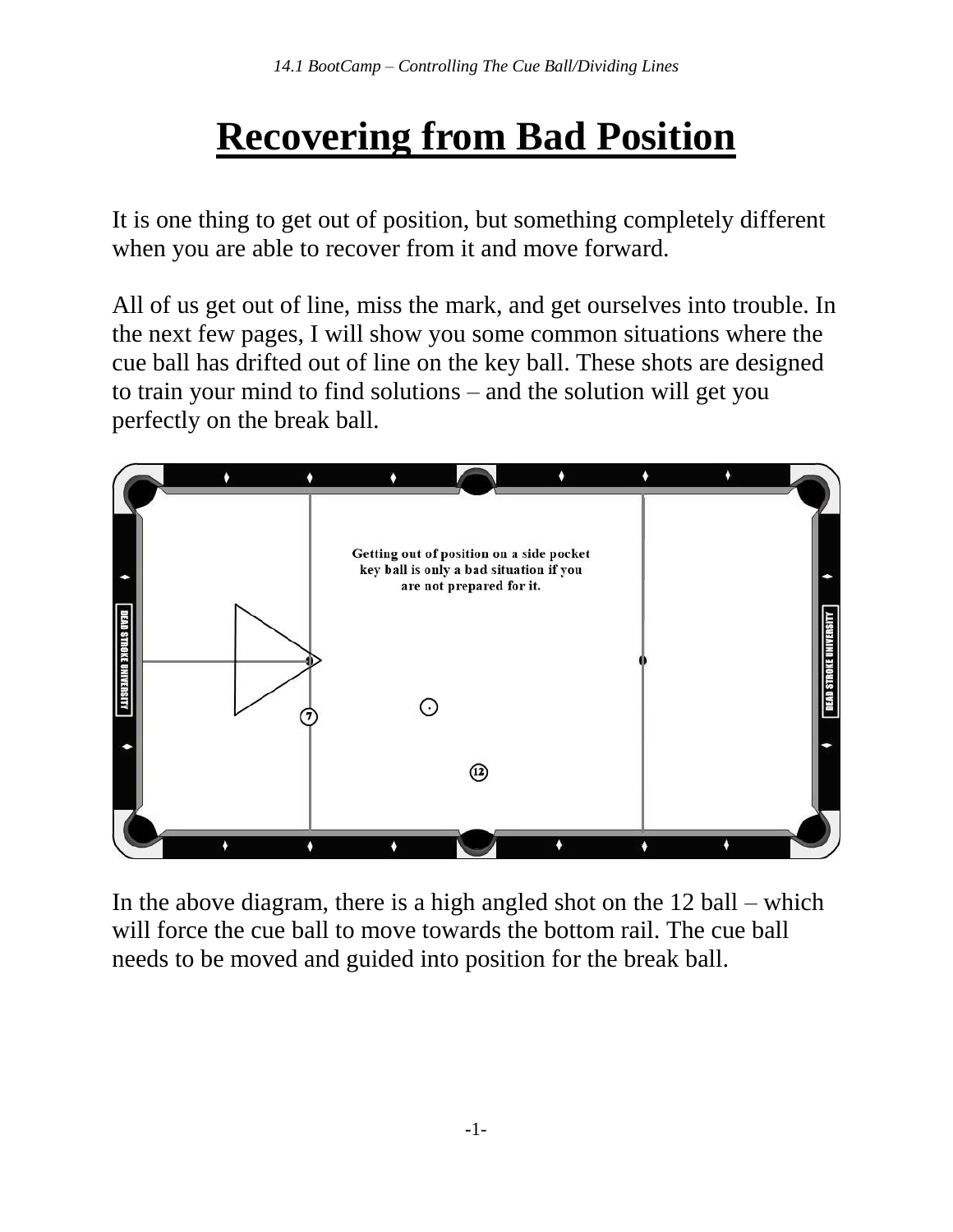

In the second diagram, we are on the opposite side of the 12 ball. We must move and guide the cue ball into position for a shot on the break ball.

The cue ball does nothing until you tell it to do something. Without your direction, it is powerless. It does not have the ability to make it's own choices. View the cue ball the same way you would view your car. The car does nothing until you start it, put it in gear, and hit the gas pedal. You steer the car – and you guide it to take you where you need to go.

It's the same exact thing with the cue ball.

Your job is to give the cue ball the signals that it needs to get where it needs to go. If it crashes into anything – if it fails its mission, then it's your fault.

The cue ball is incapable of independent thought. It fails when YOU fail.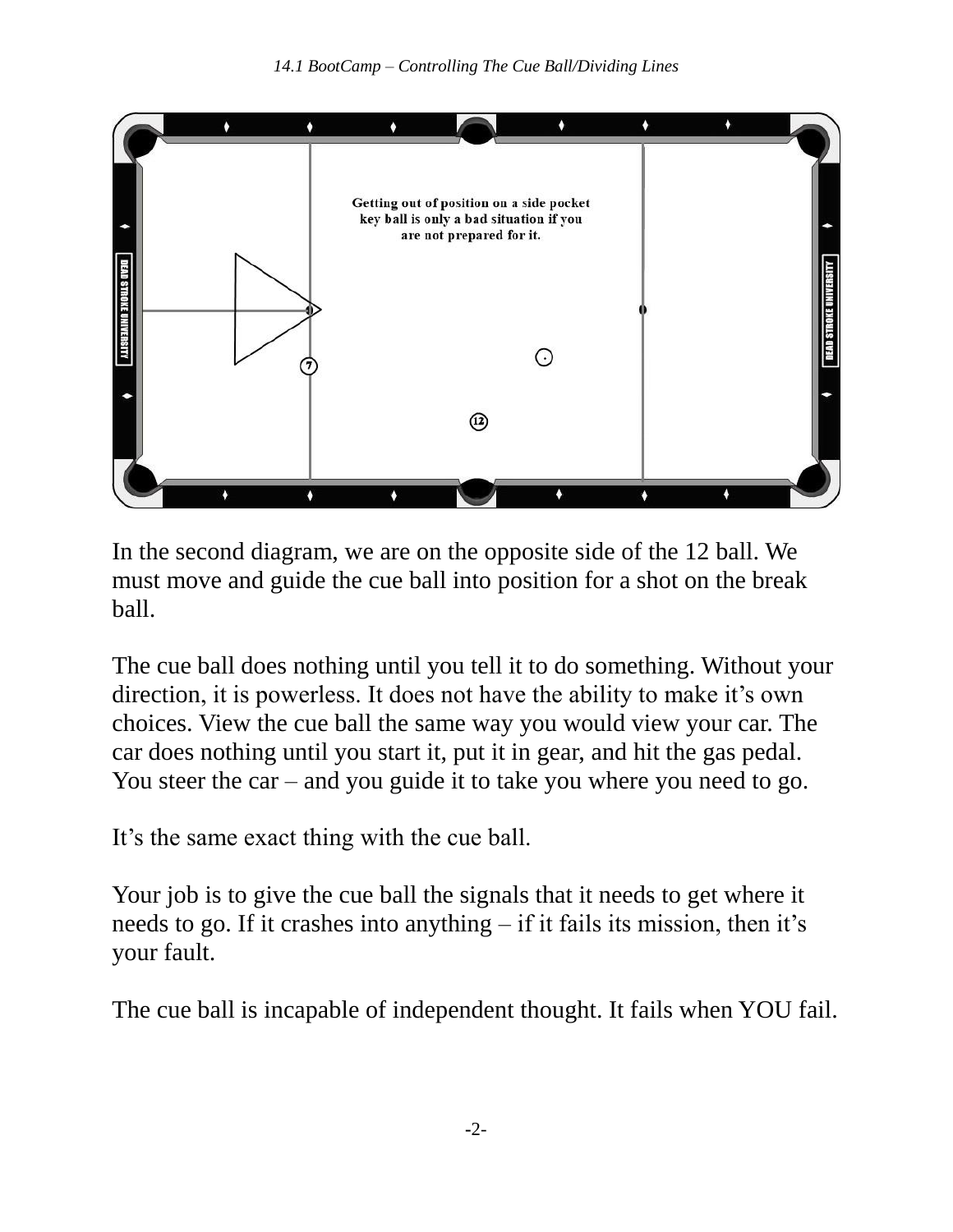

On the other hand, when it succeeds, YOU succeed. Many people will tell you that you and the cue ball need to work as team. I say that is a very painful error. The cue ball has no input – it has no ideas – it has no problem solving skills.

A better way of looking at it is to view the cue ball as an extension of your thoughts and intentions.

Plain and simple. Your cue ball is the representation of your intentions. If it is erratic – then so are you and your thoughts. Control mind and control the emotions – then you will control the cue ball.

No matter what happens, CONTROL is the name of the game. It doesn't matter what you are faced with  $-$  if you lose control of the cue ball  $-$  it is a representation that shows that you lost control in the mind.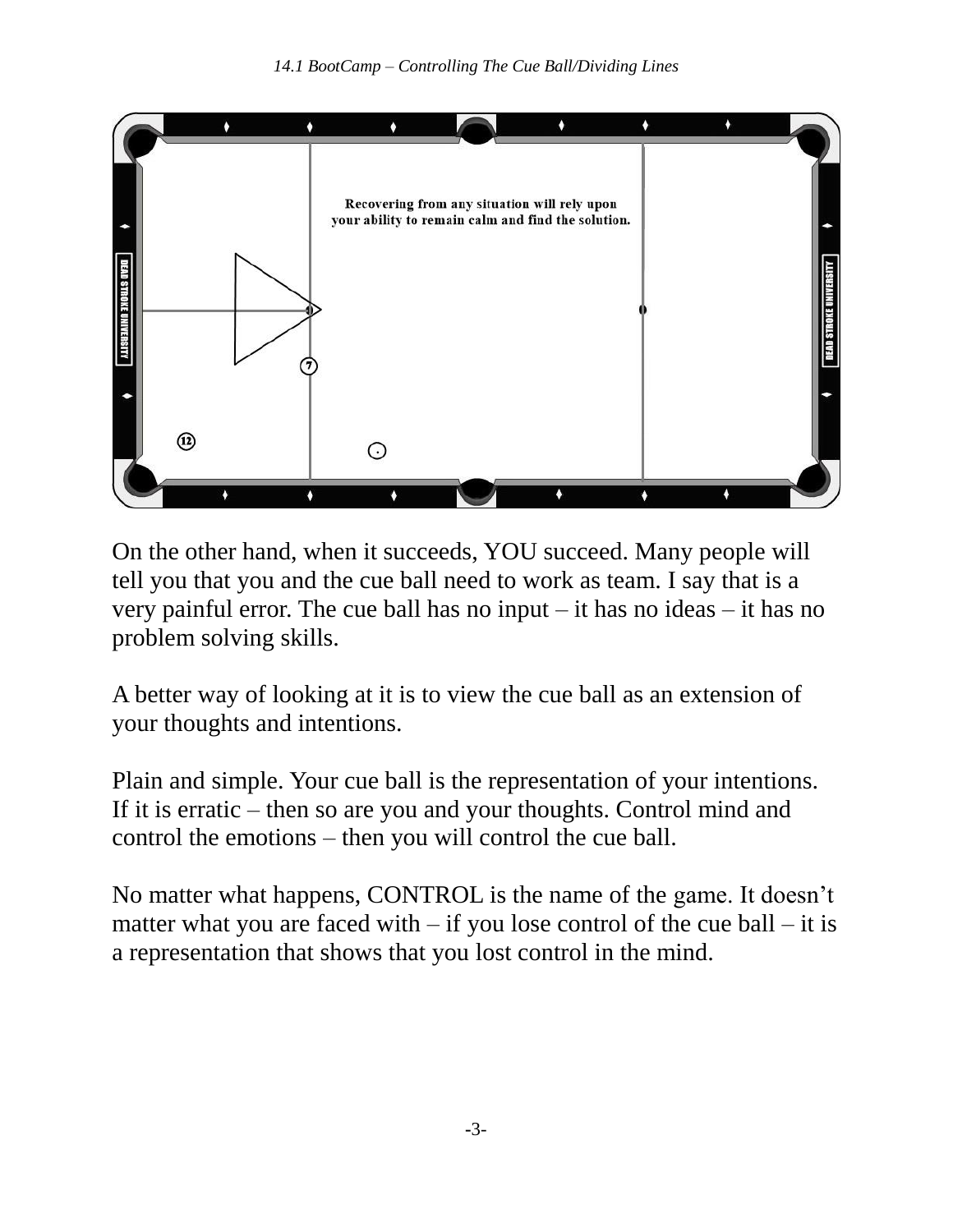

The diagrams in this handout are common situation that we all face from time to time. As I said at the beginning – it is one thing to get out of position – but something entirely different when you possess the ability to recover. I will show you how to recover by showing you "Dividing Lines".

Dividing Lines are lines that separate different areas of the table. For the purpose of this lesson – we will be concentrating on lines that will assist us in getting on our break ball.

The first line will be the center of the table line. This line is a geographic point of reference that you can use to guide your cue ball. The distance from and to this line will dictate your cue ball speed. You will learn how to guide your cue ball into position by employing a system using this line.

The second line we will examine is the Break Ball Line.

This is the line that you will use in conjunction with the center of the table line.